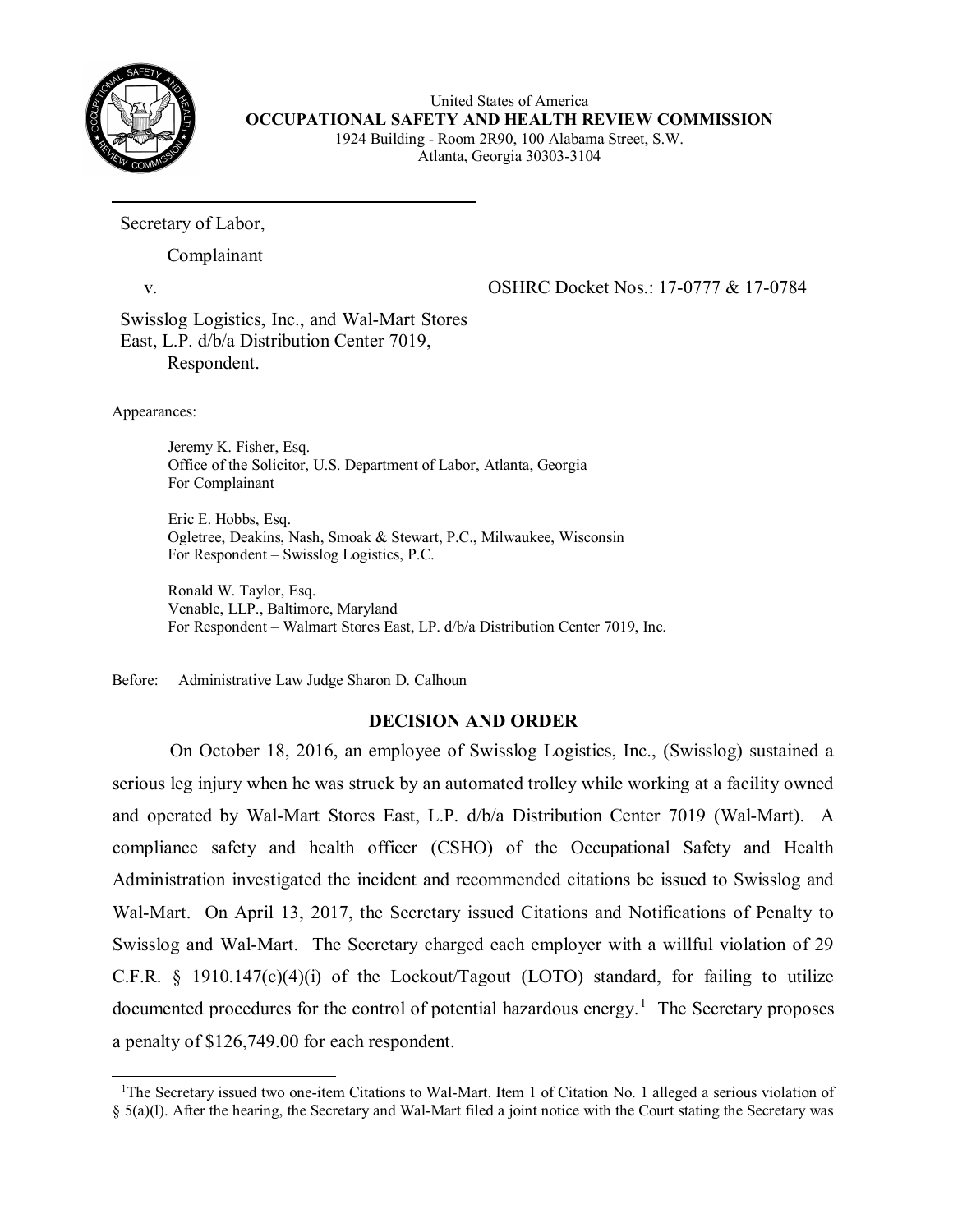Swisslog and Wal-Mart timely contested the Citations. The cases were consolidated for hearing, which the Court held March 21 and 22, 2018, in Montgomery, Alabama. The parties have filed briefs (Swisslog and Wal-Mart's brief is consolidated). Swisslog and Wal-Mart argue event. They also dispute the characterization of the violation, if affirmed, as willful. the cited standard does not apply to the cited condition, and the standard was not violated in any

 issued to Swisslog and Wal-Mart. For the reasons discussed below, the Court **VACATES** Item 1 of the relevant Citations

# **JURISDICTION AND COVERAGE**

respectively. Swisslog and Wal-Mart timely contested the Citations on May 3 and May 4, 2017, The parties stipulate the Commission has jurisdiction over this action and Swisslog and Wal-Mart are covered businesses under the Occupational Safety and Health Act of 1970, 29 U.S.C. §§ 651-678 (Act) *(Joint Prehearing Statement*, ¶¶ V.a, & V.b; Tr. 26). Based on the stipulations and the record evidence, the Court finds the Commission has jurisdiction over this proceeding under  $\S$  10(c) of the Act and Swisslog and Wal-Mart are covered employers under  $\S 3(5)$  of the Act.

### **STIPUATIONS**

In their *Joint Prehearing Statement*, the parties stipulated the following:

 System ("EMS") in use at Respondent Wal-Mart Stores East, LP's worksite in a. Beginning on or around July 2016, employees of Respondent Swisslog Logistics, Inc. began a project to upgrade components of an Electrified Monorail Brundidge, Alabama.

 suffered an injury involving one of the automated trolleys within the EMS. b. On October 18, 2016, an employee of Respondent Swisslog Logistics, Inc.

c. Following the accident, Respondent Swisslog Logistics, Inc. conducted an audit of the EMS.

### (*Joint Prehearing Statement*, ¶ IV)

 $\overline{a}$ 

 At the hearing, the parties also stipulated to the following, read into the record by the Secretary's counsel:

 withdrawing Item 1 of Citation No. l. *See Order Approving Partial Settlement Agreement*, dated July 5, 2018. The Secretary cites respondents for willfully violating the standard at issue, 29 C.F.R. § 1910.147(c)(4)(i), in Item 1 of Citation No. 1 issued to Swisslog and in Item 1 of Citation No. 2 issued to Wal-Mart.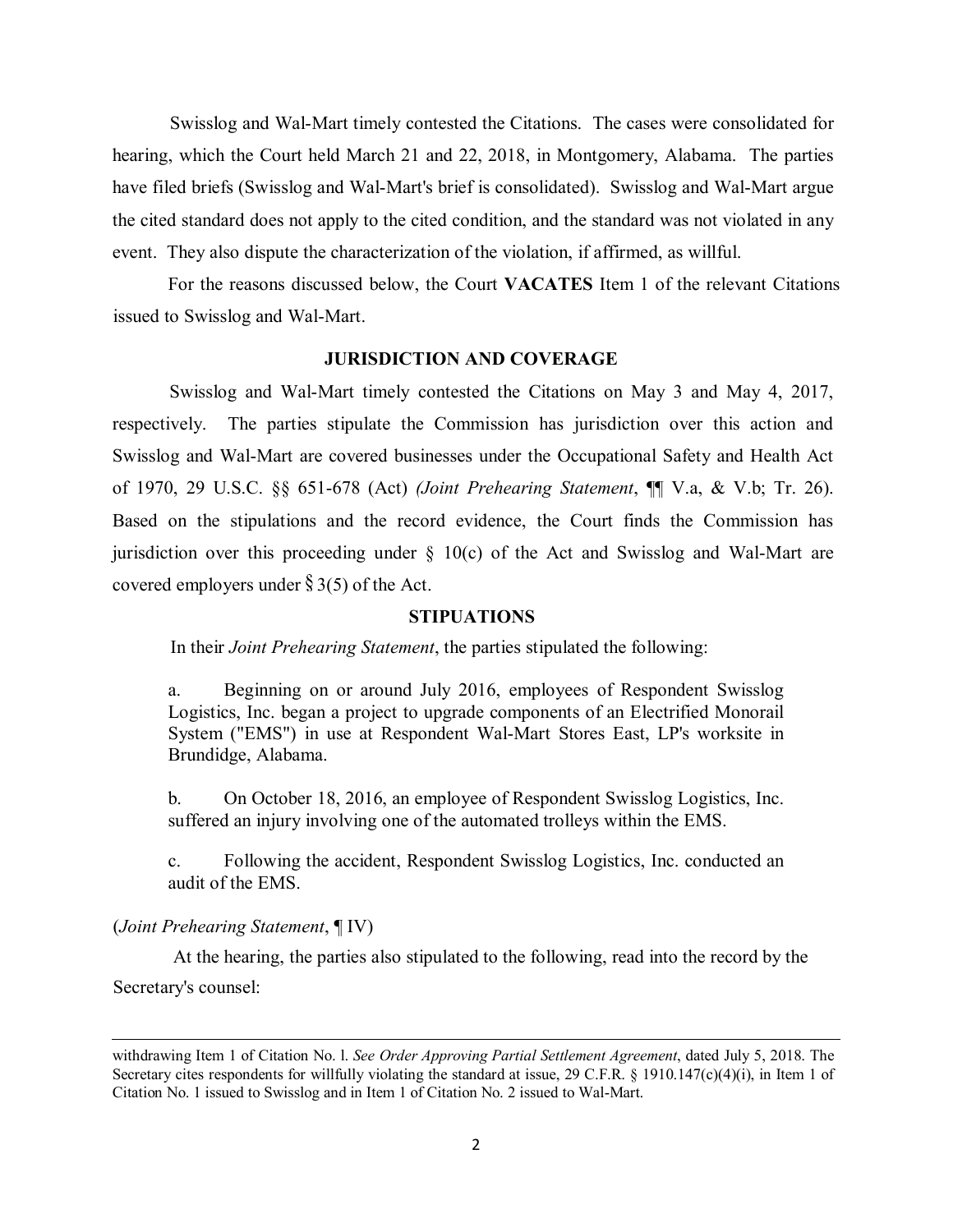maintenance operations manager for Respondent Walmart Stores, provided a statement in response to an injury to [Employee #1] in which Mr. Fowler stated: "When I arrived [Employee #1] called me over and said you have to get rid of that reset." And that Mr. Fowler further stated: "I went to go into the loop and saw it was not in access speed. I accessed the loop and found what appeared to be the accident area." The parties further stipulate that on December 8, 2016, curtains muted. The loop was in full speed." The parties have stipulated that on October 18, 2016, Mr. Thomas Fowler, Mr. Fowler provided a statement to the Occupational Safety and Health Administration Compliance Officer that in response to a question regarding what happened during [Employee #1 's] injury, Mr. Fowler stated: "I found light

(Tr. 475-76)

#### **BACKGROUND**

#### *Overview*

 Mart stores in the region. The three-level facility receives full pallets of merchandise from manufacturers. Wal-Mart employees break down the full pallets into smaller quantities to ship to individual stores. The third floor of the facility houses the Electrified Monorail System (EMS), at issue here. Swisslog designs, develops, and installs automated logistics systems. It installed the EMS at Wal-Mart's Brundige facility in 2002. The EMS became operational in 2003. As a Wal-Mart's Distribution Center in Brundige, Alabama, supplies grocery items to Walcontractor to Wal-Mart, Swisslog maintains and updates the EMS as needed (Tr. 59, 314-15).

 The EMS consists in part of an automated trolley system operated on a monorail. Three loops, called Loop l, Loop 2, and Loop 3, span approximately 100 yards. The trolleys do not maintain a continuous position in any one loop but may move from one loop to another. Trolleys exit via "switch points" or "switches" in the track. A computer system monitors the movement of the trolleys (Exhs. J-8 & R-8; Tr. 59-65).

 In addition to the EMS, the third floor of the Brundige facility contains storage and retrieval machines (referred to as "cranes") and conveyors. The facility receives pallets on the first floor. Wal-Mart employees move the pallets by forklift to the conveyor system, which raises them to the third floor on vertical lifts. Once on the third floor, the conveyor system receive an assignment to retrieve the pallet. The number of trolleys running in the system varies trolleys are approximately 4 or 5 feet wide and can carry pallets weighing up to 3,000 pounds. comes to a dead-end position called a "pick-up point." One of the EMS's thirty trolleys will depending on several factors, including whether any trolleys are sidelined for maintenance. The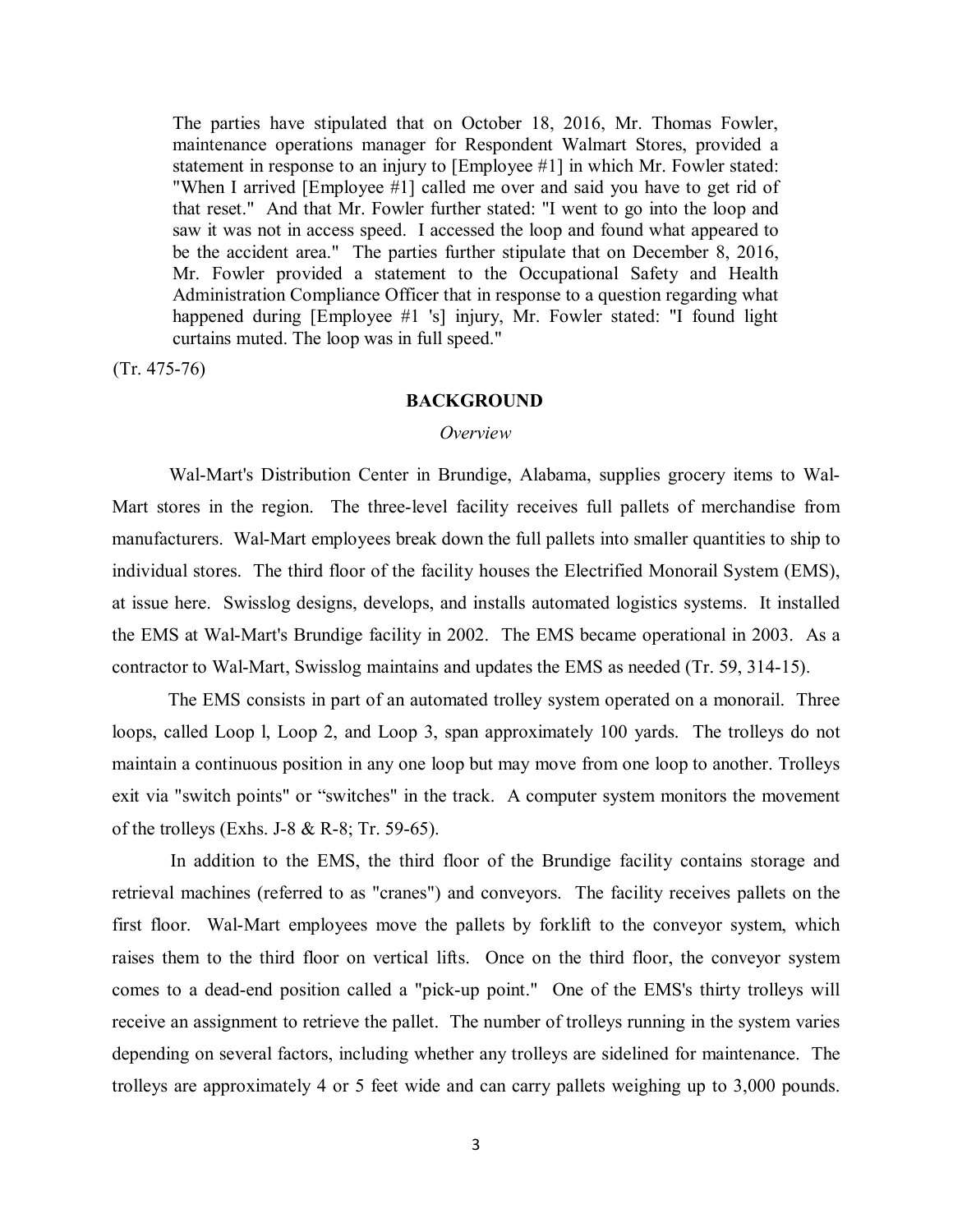The track they run on is 3 to 4 inches wide. The EMS is run seven days a week, twenty-four hours a day (Exh. J-9: Tr. 61-65, 72, 88).

 The trolleys operate at two different speeds: full-speed and access speed. Employee witnesses testified they would have to jog to keep up with a trolley moving at full-speed but the speed of the trolley. Before the upgrade project, each trolley was equipped with a mechanical safety bumper mounted to the front of the car. The bumpers were tensioned with two cables connected to a contact block that allowed electricity to flow through. If anything came in contact with the bumper, it pushed it in, releasing the tension on the cables and breaking could walk to keep up with a trolley moving at access speed. The weight of a pallet could slow the connection. The trolley was then in fault mode (Tr. 85-86, 438, 100).

# *Access to the EMS*

 designed to allow 48-inch by 40-inch pallets to enter the system without tripping the light curtains. Light curtains were also installed at the switch points between the trolley loops and were designed to allow entry by trolleys without tripping the light curtains. If a person attempted to cross through a light curtain, the curtain would trip. Tripping a light curtain in this manner would stop the trolleys in that section (Tr. 75-77). The EMS was also equipped with access doors designed to be opened with a key. Once the key was turned, a light on the door would turn The EMS was surrounded by a fence with gaps to accommodate conveyor entry points. The conveyor entry points were equipped with safety guards in the form of light curtains green and the trolleys in the associated loop would slow to access speed (Exhs. J-5  $\&$  C-23; Tr. 105, 112-113).

 Wal-Mart's written procedure required employees to use the access doors to the EMS. Exhibit J-5 is titled *Monorail Access Procedure (Type I MDC)*. It lists sixteen steps for The Monorail Access Procedure was posted on the access doors on the third level (Tr. 100, 200, employees to follow when entering the monorail access area "[t]o make sure the material handling equipment (MHE) in the monorail access area is placed in a Stop or Manual Mode to allow Maintenance personnel to perform routine housekeeping and respond to system errors." *Id*. 275).

 Control] operator to enter the Monorail Access Area." (Exh. J-5) The SPOC operator is The first step of the procedure is "Request permission form the SPOC [Single Point of responsible for monitoring the system and sits in an office overlooking the third floor (Tr. 112).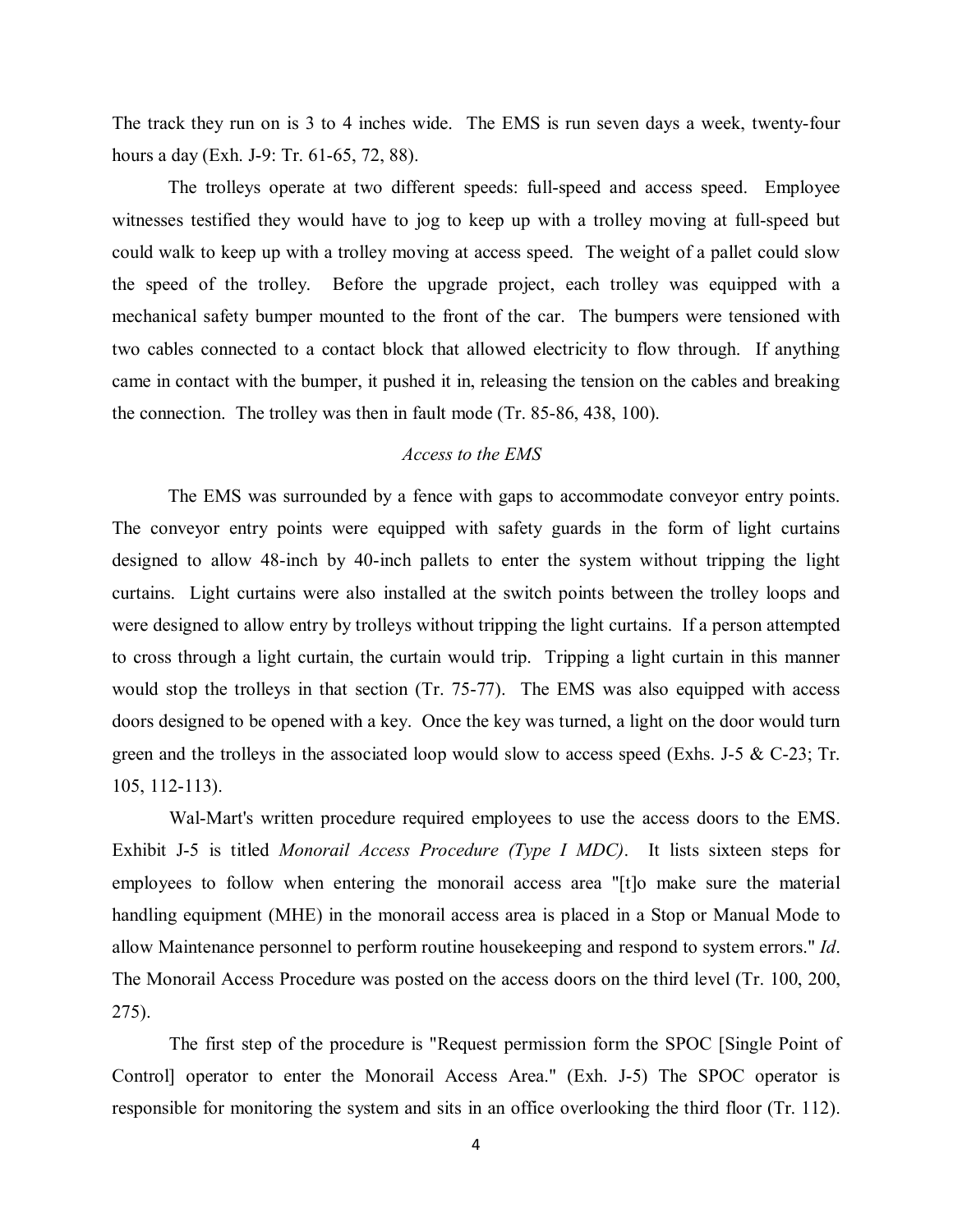The SPOC operator monitors the "movement of the cranes, conveyor belts, the monorail system, the moving of the induct stations" and other functions, typically by observing a computer monitor (Tr. 268).

 The succeeding steps require an employee seeking access to the EMS to insert the monorail request key into the access request switch located on the control panel; turn the key switch to the on position and release it; verify that the ok for access green light turns solid green access door to the monorail access area using the door key; open the access door and enter the required work in monorail access area; verify that all personnel have exited the monorail access seconds; insert the monorail request key into the reset switch, turn the key and release; verify the monorail loop resumes operation at normal (high) speed; and notify the SPOC operator that there and the MHE in the loop is operating at the access speed (slow); remove the key; unlock the area; remove the key from the doors and hold onto it while accessing the monorail access area and post name badge in the designated posting area; close the door within 10 seconds; perform area; open the access door and exit from the monorail access area; close the door within 10 are no personnel in the monorail access area and the MHE is returned to normal operation (Exh. J-5).

 Wal-Mart and Swisslog employees entering the EMS did not, however, comply with Wal-Mart's rigorous procedure. Employees for both companies entered the EMS by crossing so employees crossing through them had no effect on system operation (Tr. 85). Employees had placed pieces of cardboard over the light curtains between Loops 1 and 2 and in the entry to Loop 3, resulting in the light curtains being "in a muted state." (Tr. 135) Employees could walk from one loop to another without tripping a light curtain, even though the different loops might "in Loop 3, you could mute those photocells by placing cardboard over them. That would allow through that gate, then the Wal-Mart guys would mute those light curtains, so we could use the gate. But as soon as that was over with, they would un-mute them and then we couldn't use the Mart employees (Tr. 91-92). Supervisory employees for both Swisslog and Wal-Mart were aware their employees were entering the EMS through the disabled light curtains (and entered over fixed conveyors at various points (Tr. 81). The light curtains in the area had been disabled, have trolleys running at either access or full-speed mode (Tr. at 135). Employee #1 stated that you to go through the gate without shutting off. Like if there [were] parts that had to be toted in gate again." (Tr. 114-15) This method of entry was a daily occurrence for Swisslog and Wal-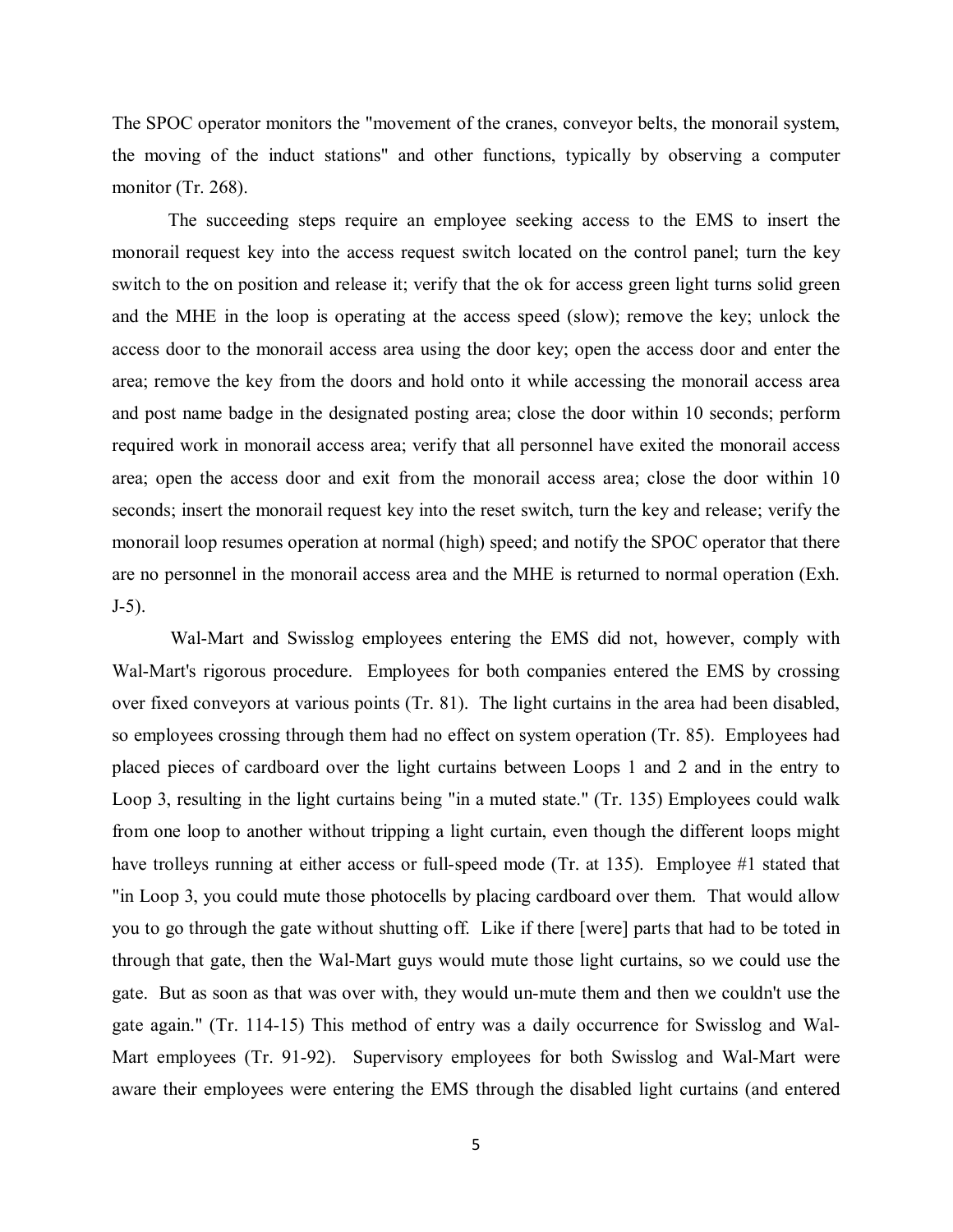accessed in this manner (Tr. 253-254). that way themselves) and were aware trolleys continued to run at full speed when the EMS was

## *Resets*

 The Brundidge facility had been outfitted with multiple reset switches for the EMS system (Tr. 121). Aside from the main control panel, reset buttons had been installed inside the SPOC office, under the desk, and at Crane 11, which was located on the first level and had no system design (Tr. 122). Pressing a reset button would clear all soft faults in all loops of the visual overview of the EMS (Tr. 121). These reset buttons were not included in the original system. Once a trolley's soft fault had been reset, it would resume movement at the same speed at which it was previously engaged (Tr. 289).

 the movement of the trolley (Tr. 99). Faults occurred frequently within the system, every few 362). A pallet extending wider than a trolley carrying it would create an "overhang" error, and plastic wrap that had loosened and covered a trolley's photocell could cause a fault (Tr. 92). A bumper release - meaning that one of the trolley's safety bumpers had been actuated - would also trigger a fault (Tr. 92). A "soft fault" could be remedied by a "soft reset," which could be performed in one of two ways (Tr. 92). An employee could either enter the loop where the affected trolley was located and press a trolley-mounted reset button or access a main panel outside of Loop 2 and reset the fault using a key switch (Tr. 92-93). This second method When the EMS was operational, trolleys would often experience faults that would stop minutes, with faults occurring with more frequency as a side effect of the upgrade project (Tr. attempted to clear whatever soft fault had occurred within the system (Tr. 94). A successful reset would result in the trolley moving once again (Tr. 99). Unless the fault required a "long period of work," faults were reset on the actual loop in order to not "hinder the entire operation."(Tr. 96)

 Trolleys could also experience "hard faults." These faults would require the trolley to be and would utilize LOTO if the problem required it (Tr. 347-48). Each loop featured a cabinet disconnected from power and de-energized using a control panel on the trolley (Tr. 95). If a fault could not be cleared remotely, an employee would enter the system and attempt to correct it that would allow lockout, and Loop 2 featured a control panel that would allow lockout for all three loops (Tr. 119).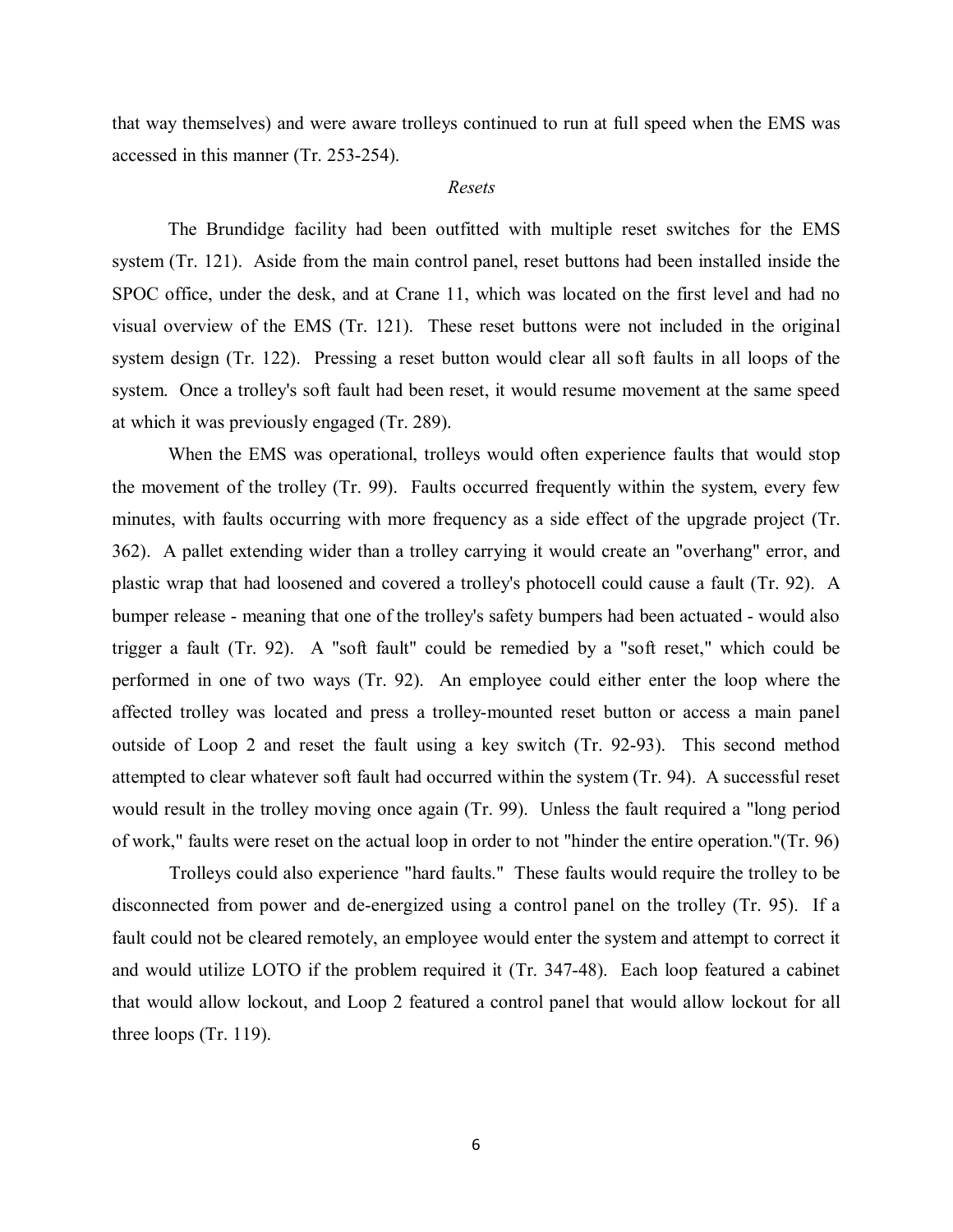## *Swisslog 's Upgrade of the EMS*

 replaced." (Tr. 83) Swisslog employees performed the retrofitting on a separate spur of the rail system while the trolleys were powered down. The employees used LOTO procedures for this work. Ten to fifteen Swisslog employees worked on the project. At any given time during the In July of 2016, Swisslog employees "began a project to upgrade components of" the EMS at the Brundige facility (Tr. 25). "[T]he actual components on the trolley were being onehundred percent replaced. And then all the mechanical components were being removed and upgrade, one to eight employees could be onsite at the facility (Tr. 119-120, 340, 347).

 The upgrade included replacing the mechanical bumpers on the trolleys with new technology involving non-mechanical presence-sensing bumpers. Each trolley had a control package on it that controlled the movement of that trolley. An overall control system coordinated the movement of all thirty trolleys and the switches (Tr. 313-15).

## *October 18, 2016, Accident*

 reprogrammed trolleys to enter Loop 3 (Tr. 122-23). Employee #1, the injured employee, trolleys, release one at a time, make sure the trolley performed the way it needed to be before we would proceed to another trolley." (Tr. 123) Employee #1 was testing a trolley that had been movement to the loop. While it was in motion, Employee #1 noticed that Trolley #9, which had fault. He walked over to observe the rail underneath the trolley (Tr. 125-26). He explained what On October 18, 2016, Swisslog employees were reprogramming trolleys that had been placed on a spur coming out of the tray building, near a switch that would allow the explained that the plan, which "was based on non-hindrance to production, was to program the assigned to pick up a pallet inside of Loop 3. He had used a control panel to isolate the trolley's not yet been reprogrammed, was flashing the error code "07," which indicates a communication next occurred.

 command signal to run, the brake opens. At this point, my reaction was to hit the bumper on the front of that trolley to stop it. But as I hit the bumper, the trolley wasn't stopping. There was a fixed conveyor right there and my instinct was to turn and not only hit the bumper but try to get out of the way. And I couldn't get out of the way. It caught my left leg in the conveyor section between the trolley and the conveyor. The inside thigh of my left leg was blown open and something So as I was trying to get a visual on that, the trolley reset. I heard the motor release the brake. So once a trolley stops, a brake holds it closed. Once it gives the penetrated my calf muscle.

(Tr. 126-27)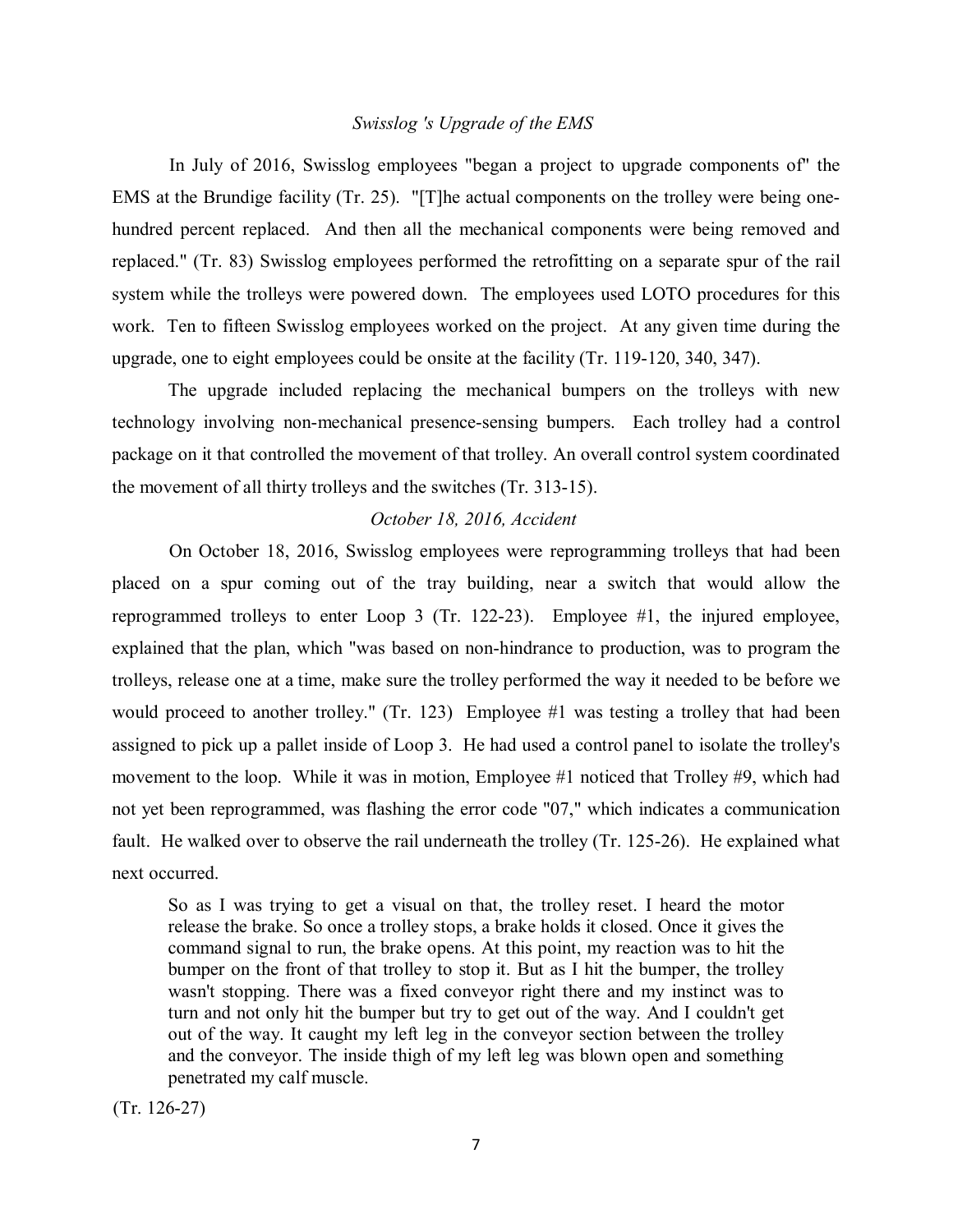Employee #1 extricated himself and retreated behind the EMS fence. As he was sitting outside the fence, the SPOC operator came over and told Employee #1 he had reset the system remotely and apologized to him (Tr. 127). The SPOC operator explained the resetting.

 I was watching the monorail and calling out errors to the maintenance guys. And I had one maintenance guy going to Loop 2. And at the time when he was clearing the error there, I had another error came up in Loop 1. And at that time, I hit the reset button to try to clear the error in Loop l. And when I hit the reset button and then a little bit afterwards I heard somebody just yell. And they said [Employee #1] had got hurt.

(Tr. 271-72)

 CSHO David Tisdale conducted an inspection of the EMS at the Brundige facility following the accident. Upon his recommendations, the Secretary issued the Citations to Swisslog and Wal-Mart now at issue.

# **ANALYSIS**

# **Item 1: Alleged Willful Violation of § 1910.147(c)(4)(i)**

The alleged violation descriptions for Item 1 issued to Swisslog and to Wal-Mart are identical. Item 1 of the Citations at issue alleges:

Electrified Monorail System; On or about October 18, 2016, and at all times prior thereto, where documented procedures were not utilized for the control of potential hazardous energy, employees were exposed to caught-between, struckby, and crush hazards, in that; the employees were required to enter the electrified monorail system with energized operating trolleys to perform servicing and maintenance activities, such as but not limited to, equipment and to reset machinery.

Section  $1910.147(c)(4)(i)$  provides:

Procedures shall be developed, documented and utilized for the control of potentially hazardous energy when employees are engaged in the activities covered by this section.

 The machine or equipment has no potential for stored or residual energy or readily identified and isolated; (3) the isolation and locking out of that energy the machine or equipment is isolated from that energy source and locked out Note: *Exception*: The employer need not document the required procedure for a particular machine or equipment, when all of the following elements exist: (l ) reaccumulation of stored energy after shut down which could endanger employees; (2) the machine or equipment has a single energy source which can be source will completely deenergize and deactivate the machine or equipment; (4) during servicing or maintenance; (5) a single lockout device will achieve a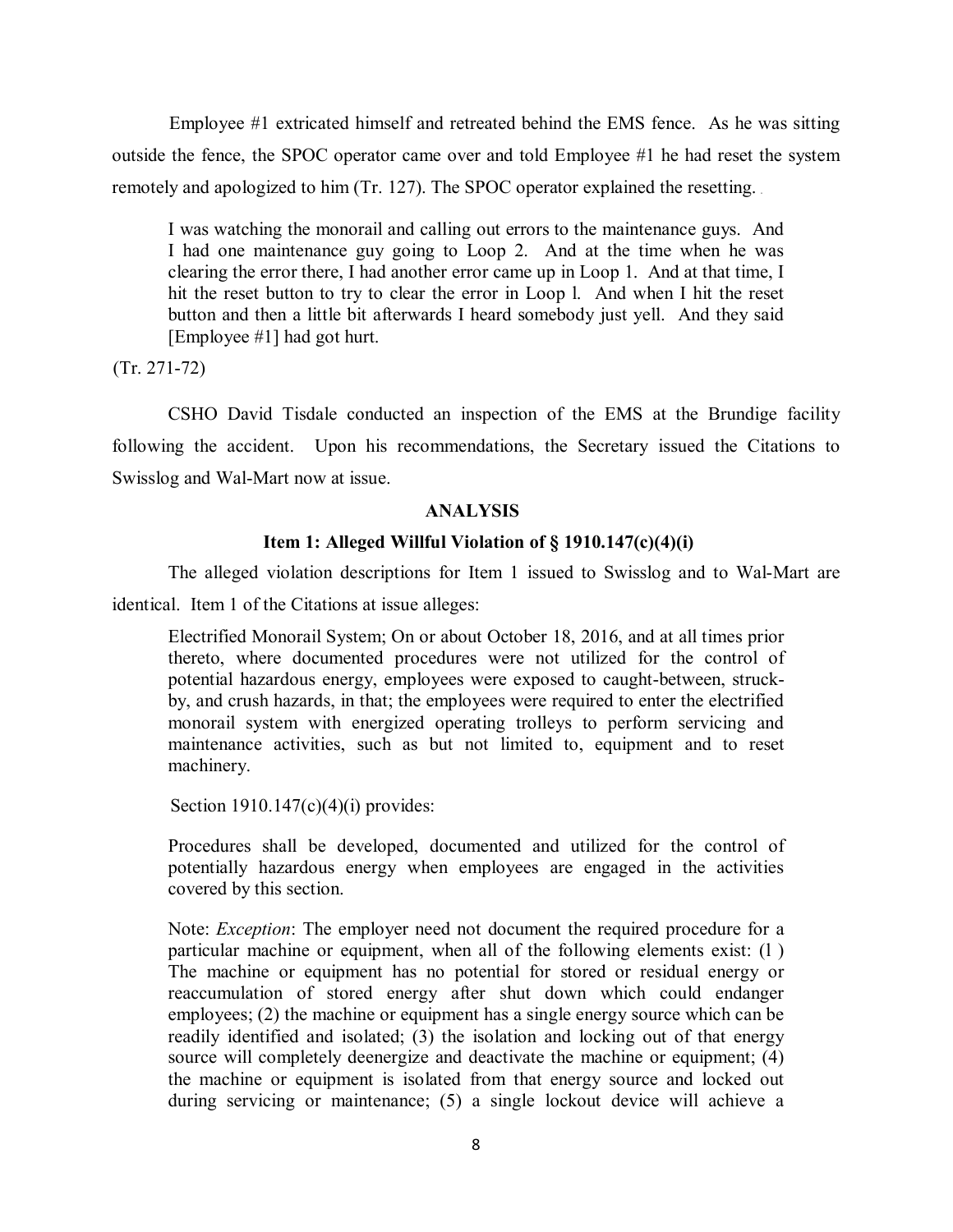or maintenance does not create hazards for other employees; and (8) the locked-out condition; (6) the lockout device is under the exclusive control of the authorized employee performing the servicing or maintenance; (7) the servicing employer, in utilizing this exception, has had no accidents involving the unexpected activation or reenergization of the machine or equipment during servicing or maintenance.

# *The Secretary 's Burden of Proof*

To establish a violation, "the Secretary must show by a preponderance of the evidence that: (l) the cited standard applies; (2) there was a failure to comply with the cited standard; (3) employees had access to the violative condition; and (4) the cited employer either knew or could have known of the condition with the exercise of reasonable diligence." *Astra Pharma. Prods*., 9 BNA OSHC 2126, 2129 (No. 78-6247, 1981), *aff'd in relevant part*, 681 F.2d 169 (1st Cir. 1982).

 established employee access to or employer knowledge of the alleged violative condition. The most contentious issue is that of applicability of the standard. In their consolidated brief, Swisslog and Wal-Mart do not dispute the Secretary

## **Application of LOTO standard**

## *LOTO Scope*

Section 1910.147(a)(l)(i) establishes the scope of the LOTO standard:

 which the unexpected energization or start up of the machines or equipment, or This standard covers the servicing and maintenance of machines and equipment in release of stored energy, could harm employees. This standard establishes minimum performance requirements for the control of such hazardous energy.

The Commission has described the core principles of the LOTO standard,

 operational mode, are turned off but connected to a power source, retain stored energy, or are reactivated by another worker unaware that servicing is in progress. ("Lockout/Tagout Il"), 54 Fed. Reg. 46,610, (Nov. 6, 1989). In general, the The LOTO standard, which became effective January 2, 1990, was promulgated to prevent industrial accidents during servicing of machines that remain in an Control of Hazardous Energy Sources (Lockout/Tagout): Final Rule ("Lockout/Tagout I"), 54 Fed. Reg. 36,644 (Sept. l, 1989); Control of Hazardous Energy (Lockout/Tagout): Final Rule; Suspension of Effective Date LOTO standard requires an employer to establish a program that includes employee training, use of energy control procedures, and periodic inspections designed to prevent employee exposure to the unexpected energization of equipment during servicing and maintenance operations, and dovetails with the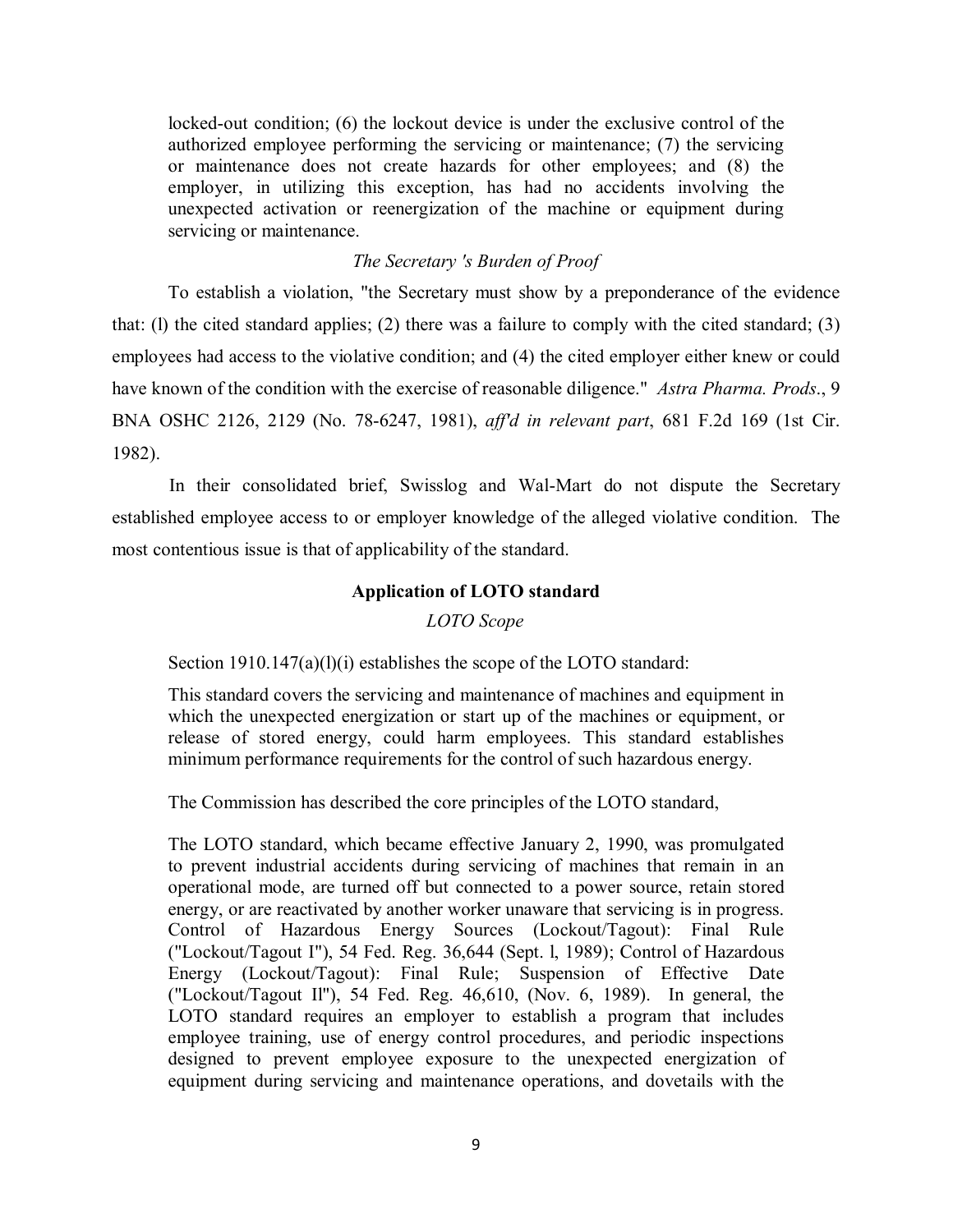requirements for the safe operation of machines during production, as prescribed by 29 C.F.R. Part 1910, subpart O.

*Gen. Motors Corp*., 22 BNA OSHC 1019, 1022 (No. 91-2843E, 2007) (consolidated).

## *Unexpected Start Up*

 which the *unexpected* energization or start up of the machines or equipment, or release of stored energy, could harm employees." The Secretary concedes the clearing of most trolley faults on *unexpected* energization could occur. He argues, however, that the second alternative, the unexpected start up of machines or equipment, describes the hazard posed by the trolleys. "The evidence in the record establishes conclusively that the trolleys were subject to unexpected movement as a matter of their normal functionality, and that this movement could occur when employees were physically attempting to clear faults on that trolley." (Secretary's brief, p. 18) installing several extra reset buttons in the facility. Pressing a reset button would clear all soft faults in all loops of the system. Once a trolley's soft fault had been reset, it would resume at the The LOTO applies to "the servicing and maintenance of machines and equipment in the EMS required the system and the individual trolleys to be energized; therefore, no The Secretary contends Wal-Mart exacerbated the hazard of unexpected trolley start ups by same speed at which it was previously engaged (Tr. 289). Respondents contend employees working near the EMS knew the trolleys were energized and could start up at any time, either to perform an assignment or in response to activation of one of the reset buttons.

 There is an inherent contradiction in the Secretary's assertion the trolleys "were subject to unexpected movement as a matter of their normal functionality." It is undisputed the trolleys started and stopped throughout the day as they transported pallets--that is their purpose, the reason for their existence (Tr. 532). Employee #1 testified he was able to predict when a trolley would start and stop.

 The trolleys can go into a sleep mode. That means that there are no pallets in transit in the system. They will come to a designated point on the rail and they would just go into sleep mode. That doesn't mean that they power down or—it just means they are just stopping. They are waiting on some kind of pallet to come in transit.

 You know, if you're in the system and you understand how it works and and stop and unload the pallet. And once it unloads it, it will take back off. you see a pallet comes out on a crane, you know, two aisles over, you know that a trolley is going to pick that assignment up within the next few minutes to go and get that pallet. When it's got a pallet on it, you know it's going to go to a conveyor

(Tr. 153-54)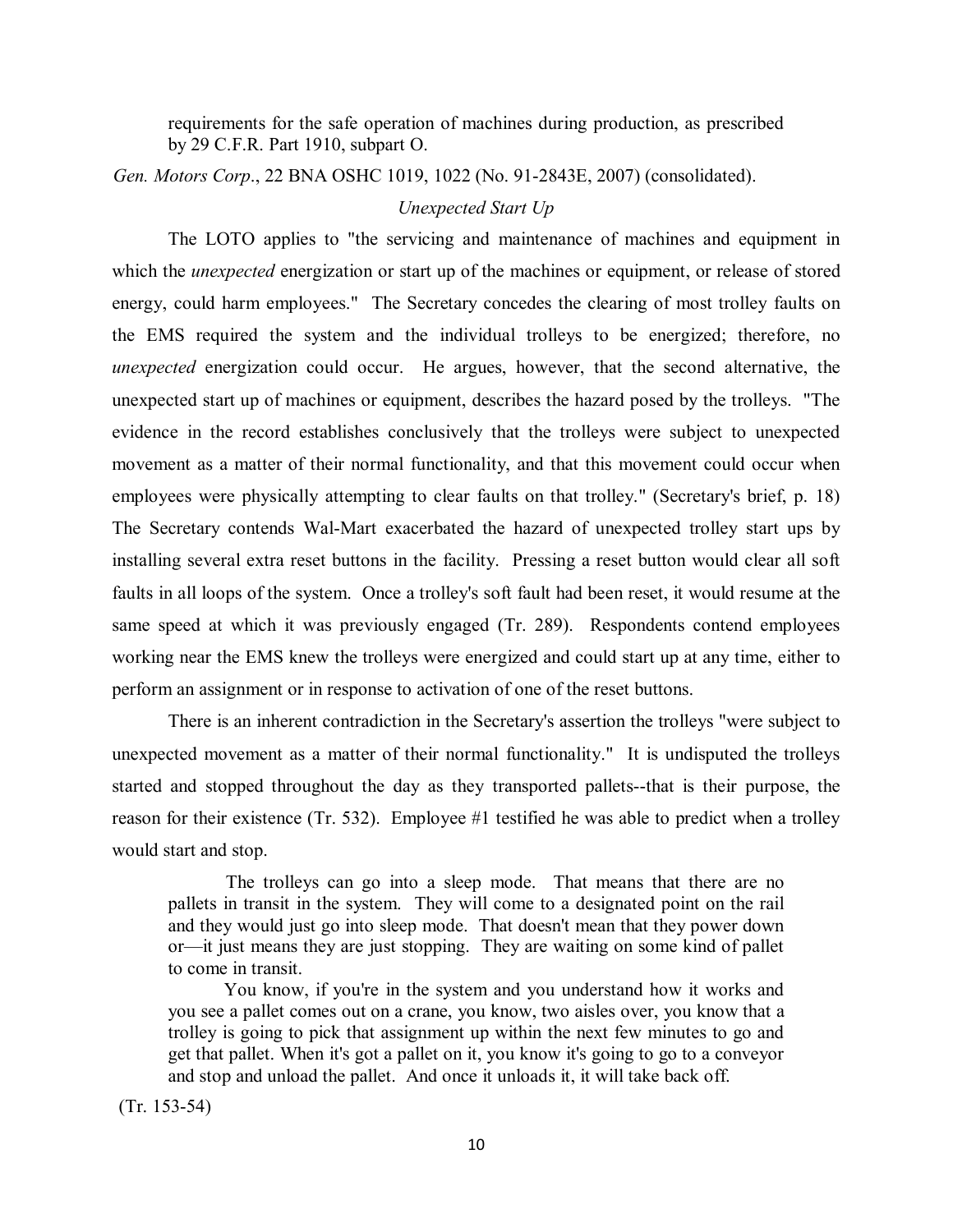click-click" that provides a warning to employees in the area that the trolley is about to start up (Tr. 264). Employee #1 testified he "heard the motor release the brake" on the trolley that injured him (Tr. 126). The Court of Appeals for the Sixth Circuit emphasized the word A SPOC operator testified that when a trolley's brakes release, they make "a metallic *unexpected* was significant in determining whether the LOTO standard applies to a given condition.

 and twice emphasizes it by placing it in italics. [T]he plain language of' the lockout or warned that the machine being serviced is about to activate. In such a situation, The standard is meant to apply where a service employee is endangered by a machine that can start up without the employee's foreknowledge. In the context of An interpretation that ignores the import of the word is plainly unreasonable when one considers that the rule repeats the word "unexpected" throughout the standard standard unambiguously renders the rule inapplicable where an employee is alerted "energization" of the machine cannot be said to be "unexpected" since the employee knows in advance that machine startup is imminent and can safely evacuate the area. the regulation, use of the word "unexpected" connotes an element of surprise, and there can be no surprise when a machine is designed and constructed so that it cannot start up without giving a servicing employee notice of what is about to happen.

*Reich v. Gen. Motors Corp*., 89 F.3d 313, 315-16 (6th Cir. 1996).

 started throughout the day on a regular basis. They heard a metallic click when the brake released, indicating the trolley was about to start up. The Secretary's conclusion that employees in the EMS area "were exposed to unexpected start up of equipment, both as a natural function of supported by the evidence (Secretary's brief, pp. 20-21). Starting up numerous times daily is the Here, the employees working in the EMS area were aware the trolleys stopped and the trolleys and as a consequence of the facility's installation of 'extra' reset buttons" is not "natural function" of the trolleys and is, therefore, not unexpected.

 insufficient to give notice to employees working in the area. The Secretary contends the metallic click that sounded before the trolleys started up was

 employees within the EMS, conducting other duties in the midst of a production Not only does Respondent's theory [that the sound of the brake release alerted employees the trolley was starting up] base itself around the presumption that environment, are always capable of hearing and reacting to a brake release, but its efficacy as a safety measure is not supported by the evidence. Specifically, [Employee #1] informed OSHA that prior to his accident "I heard the brake release on the old trolley," and yet he was still unable to escape injury (C-7).

(Secretary's brief, p. 18, n. 3)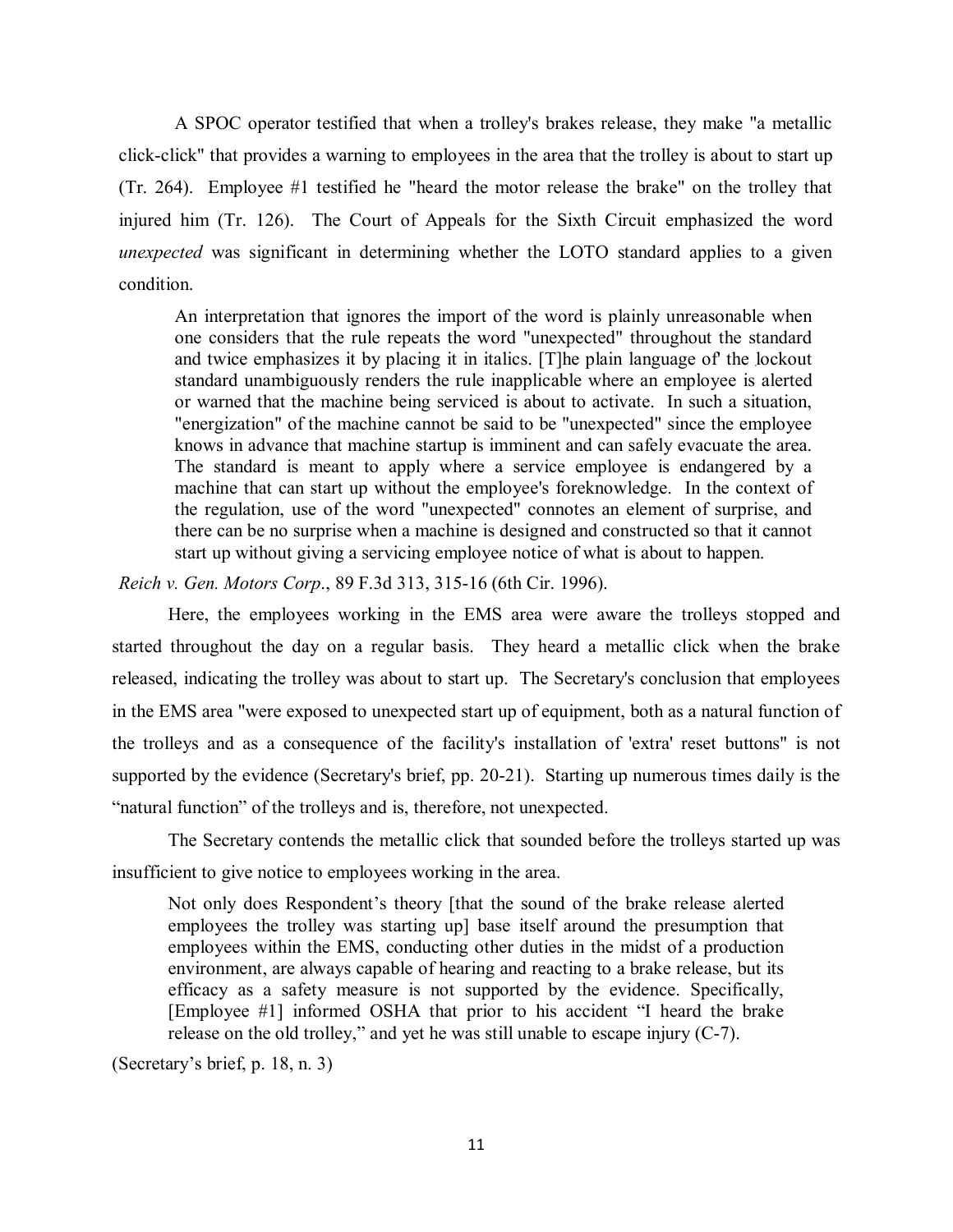The Court rejects this argument. It is the Secretary who is making a presumption without employees were incapable of hearing the sound while "conducting other duties in the midst of a production environment." supporting evidence. Employee witnesses testified without contradiction they heard the metallic click of the brake release prior to a trolley starting up. There is no evidence in the record

 production environment." The Secretary finds it significant Employee #1 stated he heard the brake release "and yet the energization or start up of equipment is expected, yet an employee is injured anyway. Employee #1 was not injured because he was taken unawares by the start up of Trolley #9. He Employee  $\#1$  was not injured because he was taken unawares by the start up of Trolley  $\#9$ . He approached the trolley because it was flashing an error code. As he was looking at the trolley, he heard the motor release the brake. Employee #1 expected the trolley to start up and chose not to bumper on the front of that trolley to stop it. But as I hit the bumper, the trolley wasn't stopping." (Tr. 126) What was unexpected by Employee #1 was not the start up of the trolley, but its failure to stop when he hit the bumper. The failure of the bumper to function properly was the immediate cause of the accident, not the start up of the trolley. "[T]here can be no servicing employee notice of what is about to happen." *Gen. Motors Corp*., 89 F.3d at 316. If the energization or start up is not unexpected, the standard does not apply. Such is the case here. was still unable to escape injury." But the LOTO standard is not applicable to situations where step away from the trolley, but to interact with it. "At this point, my reaction was to hit the surprise when a machine is designed and constructed so that it cannot start up without giving a

likelihood of unexpected start ups of the trolleys does not advance his case.<sup>[2](#page-11-0)</sup> The start up of a trolley is either unexpected or it is not. Here, Swisslog and Wal-Mart employees knew the trolleys were energized and could start up at any moment, in response either to a work assignment or to the activation of one of the reset buttons. The fact the start ups may have been more frequent because of the reset buttons does not transform the start ups from expected (the The Secretary's argument the installation of the extra reset buttons increased the

 $\overline{a}$ 

<span id="page-11-0"></span> $2$  At the hearing, the Secretary's counsel tried to establish a reset might result in multiple trolleys starting up at the same time. Employee #1 responded that was not the case.

Q.: And does that mean that you have to keep track of every trolley's movement while you're working within the system?

 Employee #1: No, sir. The lead trolley is the one that, I mean, if it set still then everything behind it is going to back up. Other trolleys can't travel around it. (Tr. 178)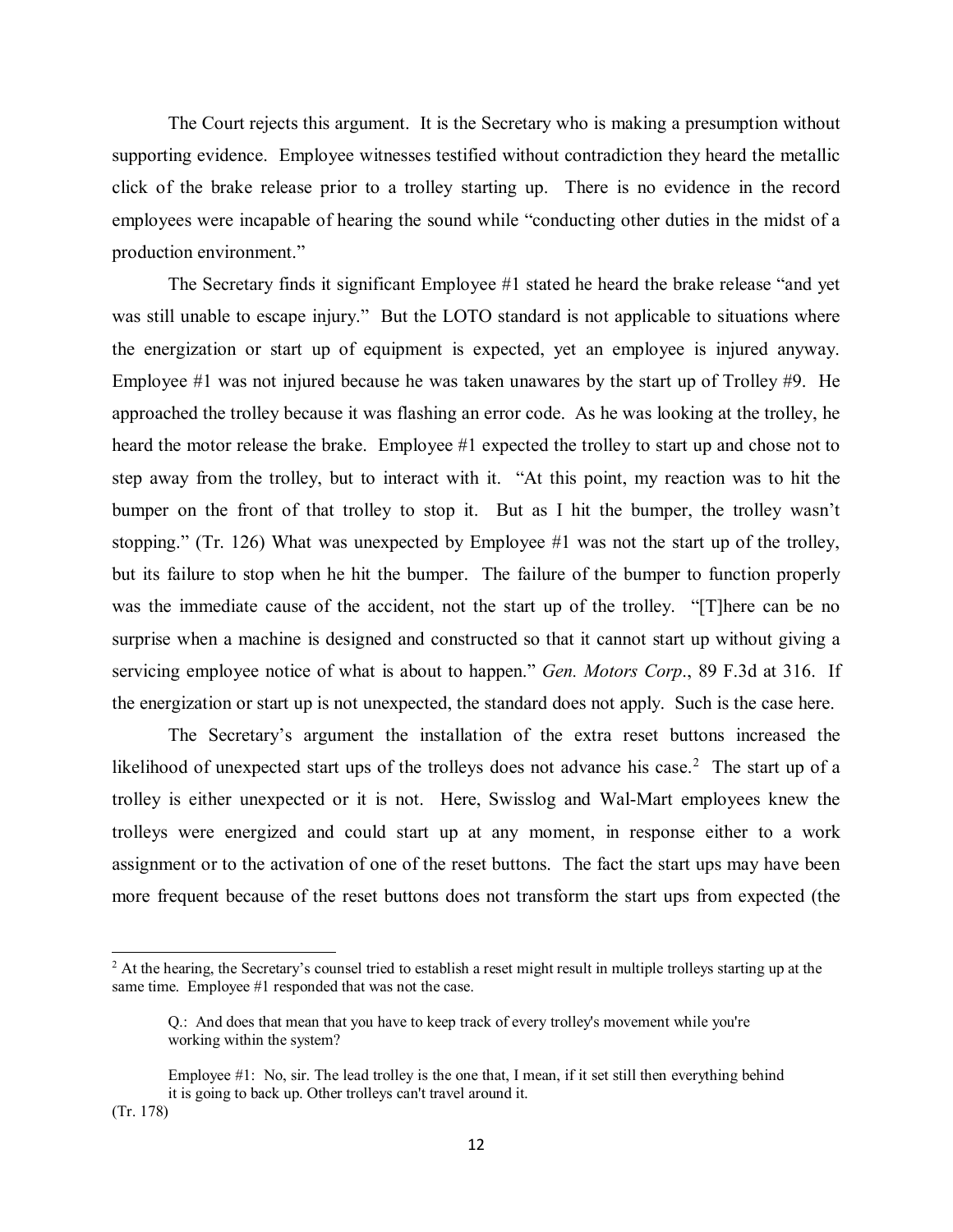"natural function of the trolleys") to unexpected. If anything, the increased instances of start ups because of activation of reset buttons would make trolley start ups less surprising.

 condition. The LOTO standard applies to *unexpected* energization or start up of machines and equipment. The start up of the trolleys was expected for two reasons: (1) The trolleys in the performance of the tasks they were designed to do. Employees working in and around the EMS The Court finds the Secretary failed to establish  $\S$  1910.147(c)(4)(i) applies to the cited EMS routinely started up and stopped twenty-four hours a day, seven days a week, in were aware this was the way the trolleys functioned; and (2) prior to starting up, the brakes of the trolleys released, resulting in a metallic click that alerted nearby employees the trolley was about to start up. The Secretary has failed to establish the cited standard applies to the cited condition, and thus cannot prove Swisslog and Wal-Mart violated  $\S$  1910.147(c)(4)(i).

# *Bypassing Guards*

The parties made additional arguments regarding the applicability of  $\S$  1910.147(c)(4)(i). would find he failed to establish applicability under the exceptions to the LOTO standard. Assuming the Secretary had established the start up of the trolleys was unexpected, the Court

 If, contrary to the Court's conclusion above, the start up of the trolleys were found to be encountered as part of normal production.<br>Section 1910.147(a)(2) provides: unexpected, Swisslog and Wal-Mart contend the LOTO standard is still inapplicable because it does not apply to normal production operations unless the work presents a hazard not

This standard applies to the control of energy during servicing and/or maintenance of machines and equipment.

(ii) Normal production operations are not covered by this standard (See Subpart O of this Part). Servicing and/or maintenance which takes place during normal production operations is covered by this standard only if:

 (A) An employee is required to remove or bypass a guard or other safety device; or

 (B) An employee is required to place any part of his or her body into an area on a machine or piece of equipment where work is actually performed upon the material being processed (point of operation) or where an associated danger zone exists during a machine operating cycle.

Section 1910.147(b) provides these relevant definitions: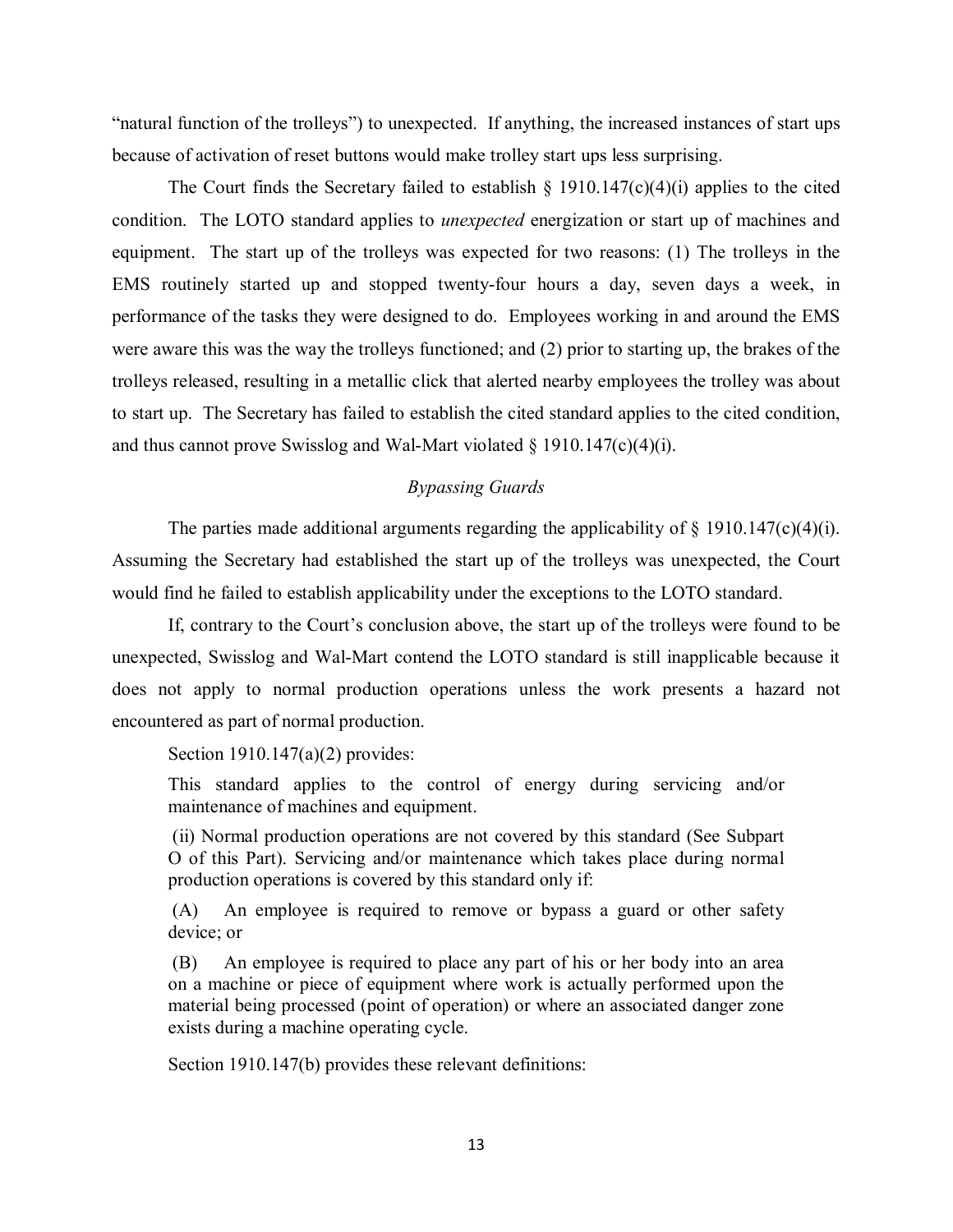*Normal production operations*. The utilization of a machine or equipment to perform its intended production function.

 installing, setting up, adjusting, inspecting, modifying, and maintaining and/or servicing machines or equipment. These activities include lubrication, cleaning or where the employee may be exposed to the *unexpected* energization or startup of the equipment or release of hazardous energy. *Servicing and/or maintenance.* Workplace activities such as constructing, unjamming of machines or equipment and making adjustments or tool changes,

employees was done during normal production operations, as CSHO Tisdale conceded (Tr. 531). only if . . . [a]n employee is required to remove or bypass a guard or other safety device[.]"). The Secretary's theory is "the fencing around the EMS system can be logically classified as a The Secretary does not dispute the work being performed by Swisslog and Wal-Mart The Secretary argues, however, the employees were required to bypass a guard, bringing the work activity within the exception specified in  $\S$  1910.147(a)(2)(ii)(A) ("Servicing and/or maintenance which takes place during normal production operations is covered by this standard 'guard or other safety device,'" and since employees had to pass through the fence to access the EMS, they were bypassing a guard (Secretary's brief, p. 21). The Court disagrees with the Secretary's theory.

 The Commission has noted the LOTO standard "dovetails with the requirements for the safe operation of machines during production, as prescribed by 29 C.F.R. Part 1910, subpart O." *Gen. Motors Corp*., 22 BNA OSHC at 1022. Section 1910.212 of *Subpart O—Machinery and Machine Guarding, addresses general requirements for all machines. Section § 1910.212(a)(1)* addresses types of guarding. Sections 1910.212(a)(1) and (2) provide:

- (1) One or more methods of machine guarding shall be provided to protect the operator and other employees in the machine area from hazards such as those created by point of operation, ingoing nip points, rotating parts, flying chips and sparks. Examples of guarding methods are-barrier guards, two-hand tripping devices, electronic safety devices, etc.
- for any reason attachment to the machine is not possible. The guard shall be such (2) Guards shall be affixed to the machine where possible and secured elsewhere if that it does not offer an accident hazard in itself.

The examples of types of guarding listed in  $\S$  1910.212(a) and the requirement the guards Subpart O (and therefore, the LOTO standard, with which it "dovetails") are of a different order "shall be affixed to the machine where possible" demonstrate the guards contemplated by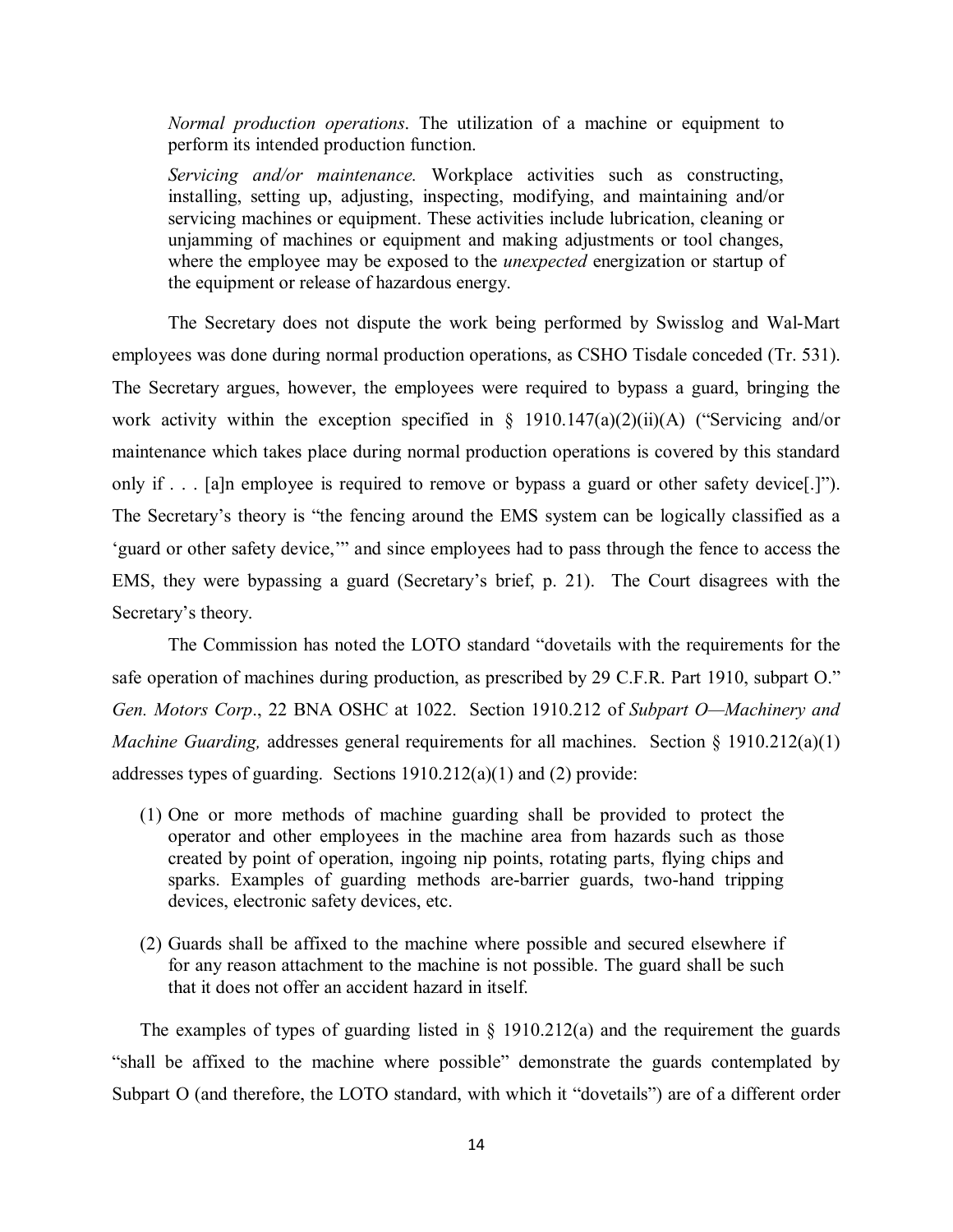than that of the fence enclosing the EMS. The witnesses testifying at the hearing understood the the general area and were specific to each individual machine. Employee witnesses testified they type of guard contemplated by  $\S 1910.147(a)(ii)(2)(A)$  was more localized than a fence enclosing were not required to remove guards to work on the trolleys (Tr. 152, 234). CSHO Tisdale agreed the employees were not required to bypass a guard to perform their duties.

Q. You agree with me that no employee of Swisslog or Walmart who was doing maintenance or servicing activities within the EMS had to remove a guard; would you not?

CSHO Tisdale: Not that I am aware of.

(Tr. 513)

 $\overline{a}$ 

The Court determines Swisslog and Wal-Mart employees were not bypassing a guard when they passed through the fence enclosing the  $EMS<sup>3</sup>$  $EMS<sup>3</sup>$  $EMS<sup>3</sup>$ .

### *Danger Zone*

 operations is covered by this standard only if . . . [a]n employee is required to place any part of zone exists during a machine operating cycle."). The Secretary contends the entire EMS inside the fence is an associated danger zone, so that the LOTO standard applies when an employee exposed to the dangers associated with the moving trolleys. The Secretary also argues the entire EMS was a danger zone within the meaning of § 1910.147(a)(2)(B) ("Servicing and/or maintenance which takes place during normal production his or her body into an area on a machine or piece of equipment where work is actually performed upon the material being processed (point of operation) or where an associated danger crosses from the outside of the fence to the EMS. Once an employee is inside the fence, he is

the [EMS] with energized operating trolleys to perform servicing and maintenance activities." the [EMS] with energized operating trolleys to perform servicing and maintenance activities."<br>The definition of the zone of danger found in § 1910.147(a)(2)(B) is, however, more narrow than generalized zone of danger posited by the Secretary. The first half of § 1910.147(a)(2)(B) does The AVDs of Item 1 of the Citations at issue allege employees of each company were exposed to "caught-between, struck-by, and crush hazards" because they "were required to enter

<span id="page-14-0"></span> employees to mute the photocells that controlled the light curtains. The employees undertook this action to save <sup>3</sup>The Secretary also asserts, "[R]equiring employees to enter the system by entering through the muted light curtains frustrated a key component of the system's security measures and resulted in employees necessarily 'bypassing' a safety device." (Secretary's brief, p. 23) This misstates the record. Neither Swisslog nor Wal-Mart "required" its time. Because neither employer required its employees to bypass the light curtains, the exception to the LOTO standard does not apply.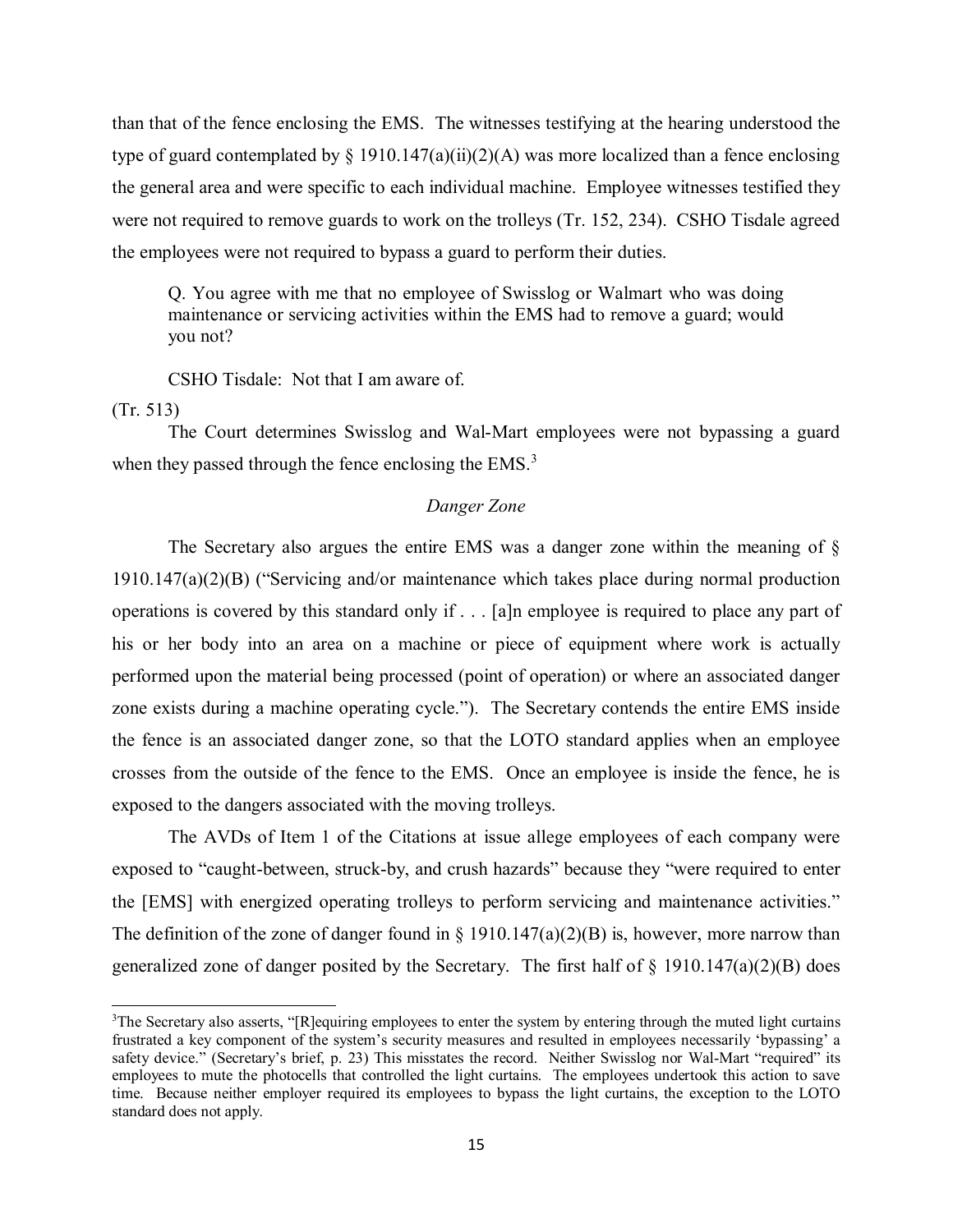trolleys. Trolley #9 had been at rest and then started up when the SPOC operator activated the operating cycle." The disjunction in the standard is not between the zone of danger of a point of operation *or* a generalized danger zone, but between the zone of danger of a point of operation *or*  not apply to the condition at issue—no "area on a machine or piece of equipment where work is actually performed upon the material being processed (point of operation)" existed regarding the reset button. There was no work "actually performed upon the material being processed." The Secretary relies on the second half of the sentence: "or where an associated danger zone exists during a machine operating cycle" to define the zone of danger. The Secretary contends the entire EMS is a danger zone when trolleys are in operation (and they operate continuously). But *associated* must have some meaning within the context of the standard. Otherwise the second half of the sentence logically would read: "or where a danger zone exists during a machine where a zone of danger *associated with the previously referenced point of operation* exists during a machine operating cycle.

 1910.147(a)(2)(B) brings the LOTO standard to bear only in narrowly defined circumstances. Here, the Secretary has not identified an area on a trolley "where work is actually performed upon the material being processed (point of operation)" and where an employee "is required to place any part of his or her body." Therefore, he cannot identify a zone of danger associated with the point of operation required in the first part of the sentence. Section Those circumstances are not present in the case at issue. The Secretary has failed to establish the EMS is a danger zone within the meaning of  $\S$  1910.147(a)(2)(B).

#### *Minor Servicing Exception*

 Swisslog and Wal-Mart contend they meet the minor servicing exception to the LOTO standard.

 integral to the use of the equipment for production, provided that the work is Note: *Exception to paragraph (a)(2)(ii)*: Minor tool changes and adjustments, and other minor servicing activities, which take place during normal production operations, are not covered by this standard if they are routine, repetitive, and performed using alternative measures which provide effective protection (See Subpart O of this Part).

 they qualify for it. *Kaspar Wire Works,* 18 BNA OSHC 2178, 2194 (No. 90- 2775, 2000). The As the parties claiming the exception, Swisslog and Wal-Mart bear the burden of proving Secretary concedes the work activity at issue meets the first half of the exception (Secretary's brief, p. 24) ("The clearing of faults would seem to be 'routine, repetitive, and integral to the use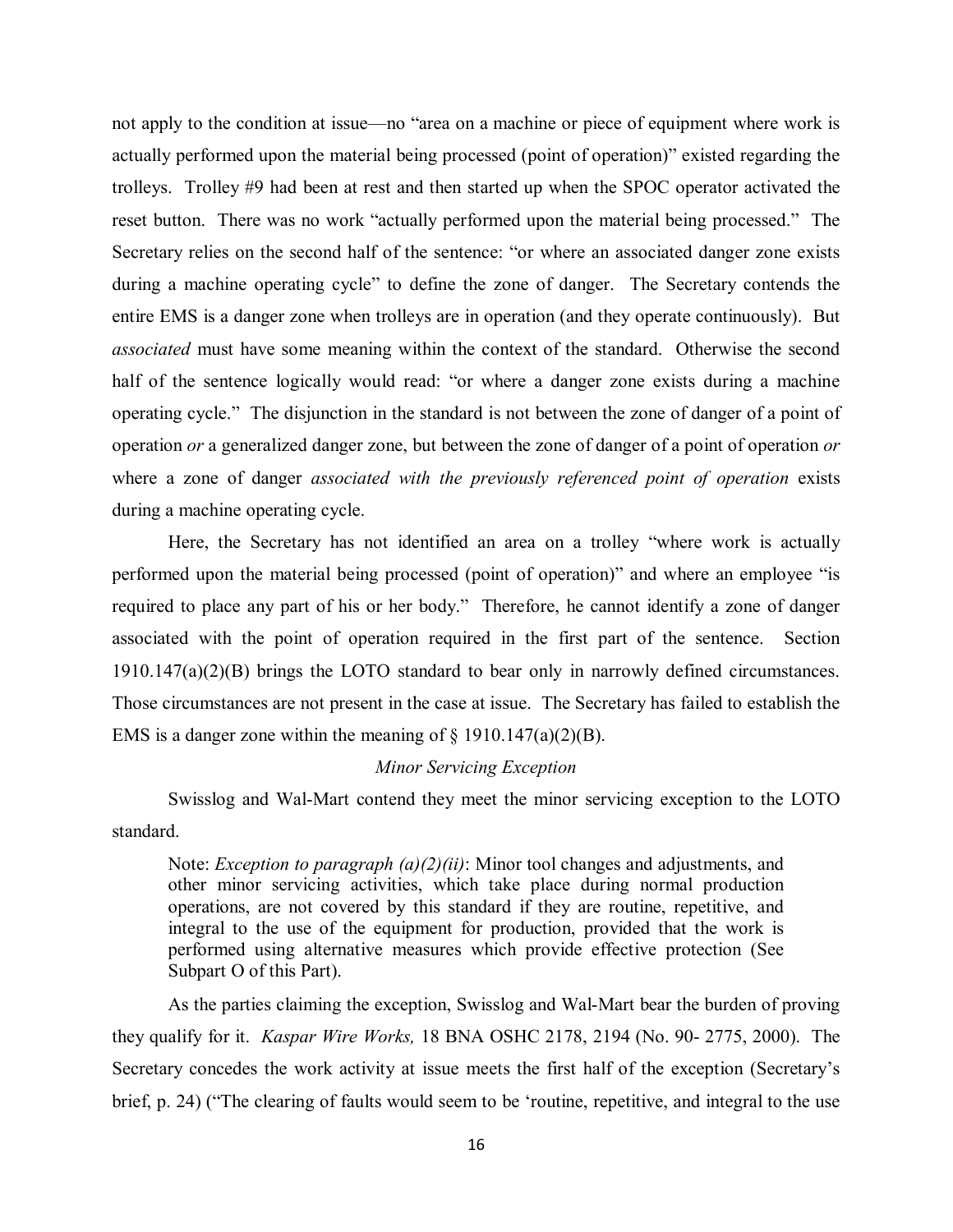of the equipment for production,' and thus the minor servicing exception would apply."). He disputes, however, Respondents' claims their employees cleared faults using alternative measures which provided effective protection.

 protection by equipping the trolleys with safety bumpers and e-stops, painting a yellow line around the loops indicating where employees should not step, and training employees in how to work safely around the EMS (Respondent's brief, p. 20). The Secretary claims the alternative Swisslog and Wal-Mart argue they provided alternative measures to provide effective measures provided by the employers were inadequate because Wal-Mart's access procedure was routinely violated and the safety bumpers on the trolleys could malfunction.

 protection. It is undisputed Swisslog and Wal-Mart employees routinely muted the photocells of the light curtains so they could enter the EMS without using the *Monorail Access Procedure.*  The Court agrees with the Secretary that, if the LOTO standard were applicable, Swisslog and Wal-Mart could not avail themselves of the minor servicing exception because they could not establish the work was performed using alternative measures which provided effective Employees stopped using the prescribed safety procedure because it slowed production to do so.

 Q.: So is it fair to say that at a certain point in this project, you stopped using this procedure; is that right?

Employee #1: Yes, sir.

Q.: And someone from Walmart asked you to stop using this procedure?

 Employee #1: Yes, sir. The recovery time from when you lose power was tremendous to the operation.

(Tr. 115)

 speed instead of access speed. The purpose of reducing the speed of the trolleys when Accessing the EMS by disabling the light curtains resulted in trolleys continuing at full employees were inside the EMS was to allow more time for the employees to react if they were in the path of a moving trolley (Tr. 212-213).

 Q.: You also testified that the response time to a trolley moving towards you is going to be longer if it's moving at access speed than if it's moving at full speed. Do you remember that?

Employee #1: Yes, sir.

(Tr. 164-65)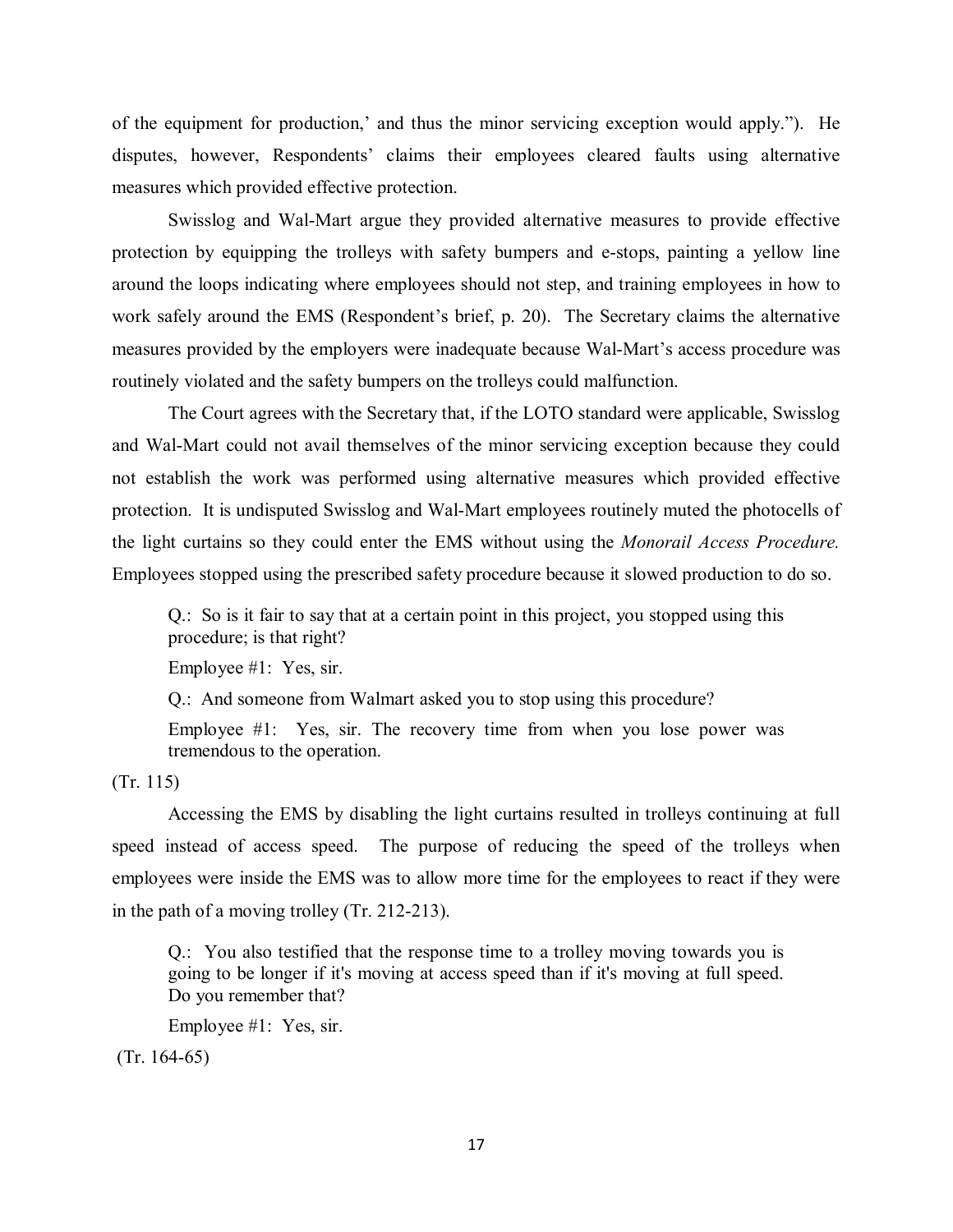code), his injury is evidence the mechanical bumpers can malfunction. Respondents fault Employee #1 for standing on the yellow line that purportedly employees were trained not to step trolley he had reprogrammed (Tr. 184). Supervisory employees for both Swisslog and Wal-Mart were aware their employees were entering the EMS through the disabled light curtains (and EMS was accessed in this manner (Tr. 253-254). Because the alternative measures implemented effective protection. Although the speed of the trolley that struck Employee #1 was not a factor in the occurrence of his injury (because he approached Trolley #9 in response to its flashing fault one. Employee #1 testified, however, he needed to stand there to perform the testing on the entered that way themselves) and were aware trolleys continued to run at full speed when the by Swisslog and Wal-Mart were routinely ignored by their employees, they did not provide

### **CONCLUSION**

 Swisslog employee was seriously injured. The fact of the injury is not enough, however, to standard to apply, the Secretary must establish the fundamental fact that the energization or start up at issue was unexpected. He failed to do so here. Swisslog and Wal-Mart also established their employees were engaged in normal production operations not covered by the LOTO standard. For these reasons, the Court **VACATES** the respective Items 1 of the Citations issued to them by the Secretary. It is apparent something went wrong at Wal-Mart's facility on October 18, 2016, when a establish Swisslog and Wal-Mart violated the cited standard. For a section of the LOTO

### **FINDINGS OF FACT AND CONCLUSIONS OF LAW**

 The foregoing decision constitutes the findings of fact and conclusions of law in accordance with Fed. R. Civ. P. 52(a).

#### **ORDER**

Based on the foregoing decision, it is hereby **ORDERED:** 

 Mart, alleging willful violations of § 1910.147(c)(4)(i), are **VACATED** and no penalty is 1. Item 1 of Citation No. 1 issued to Swisslog and Item 1 of Citation No. 2 issued to Walassessed, and